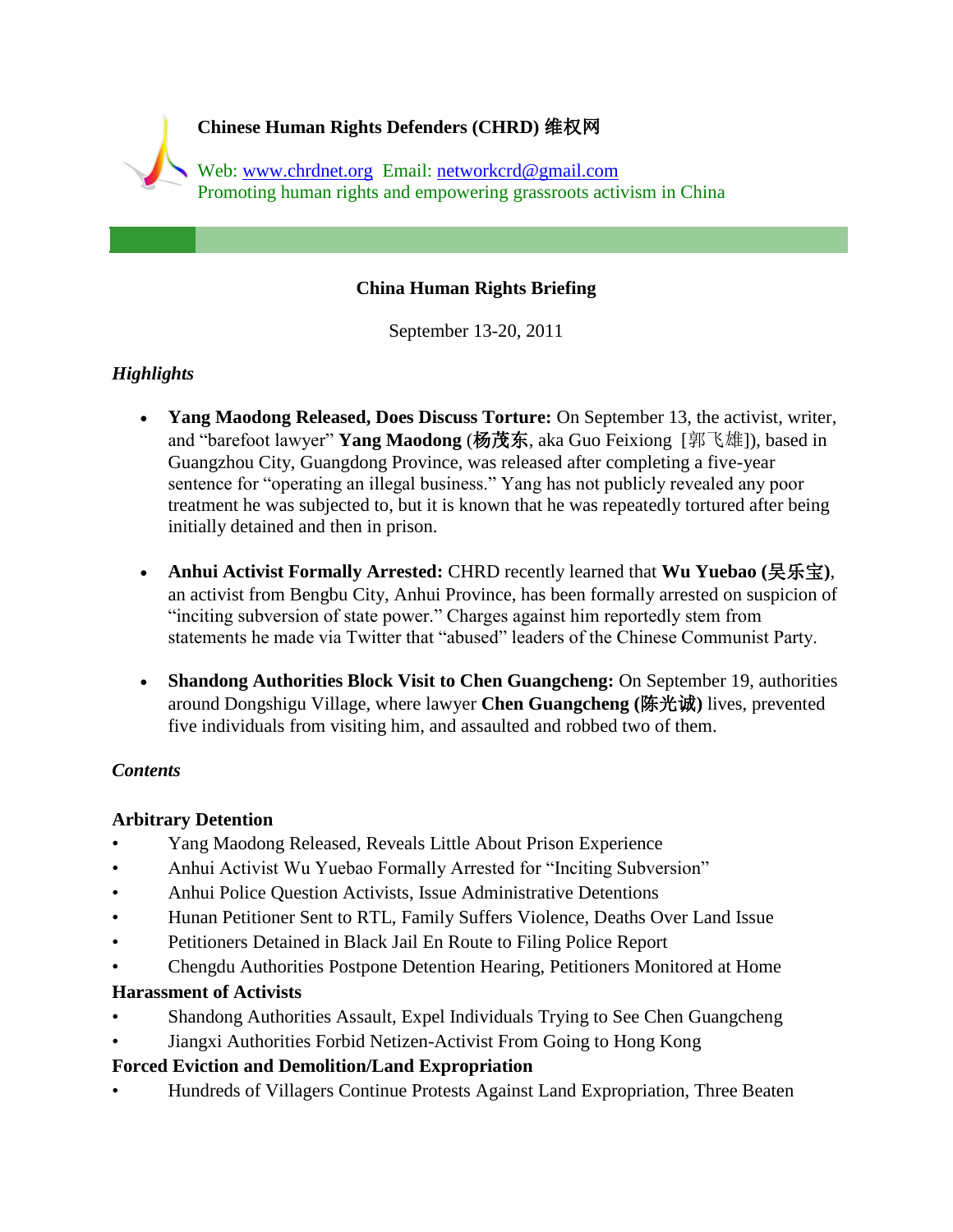### **Freedom of Expression and Access to Information**

• Difficulties With Proxy Software Reported by Activists Across China

# **Local NPC Election Watch**

- Beijing Police Disrupt Election Event, Question Participants
- Beijing Authorities Attempt to Impede Candidate's Registration

## **Law and Policy Watch**

• Supreme People"s Court Issues Notice on Avoiding Violence in Forced Evictions

## **Arbitrary Detention**

## **Yang Maodong Released, Reveals Little About Prison Experience**

On September 13, **Yang Maodong** (杨茂东, aka Guo Feixiong [郭飞雄]), an activist, writer, and "barefoot lawyer" based in Guangzhou City, Guangdong Province, was freed from Meizhou Prison after completing a five-year sentence, and returned to his Guangzhou home. In an interview with CHRD, Yang indicated he was dealing with some health problems, and that he planned to go to a hospital to get a physical exam. While Yang did not specify any poor treatment that he endured in prison, it is known that he was subjected to repeated torture and mistreatment during his detention and imprisonment. Yang said that, although his freedom is not currently being restricted, authorities were still likely watching him because he has just been released.

Known for his role in 2005 as a legal adviser to villagers in Taishi Village in Guangdong, Yang was detained in September 2006 after mobilizing support for a hunger strike launched by the Beijing lawyer **Gao Zhisheng (**高智晟**)**, who was imprisoned at the time. Yang was then arrested on suspicion of "operating an illegal business," a charge related to his book *Shenyang Political Earthquake*, which exposed government corruption in Shenyang City, Liaoning Province. On November 14, 2007, Yang was sentenced to five years' imprisonment and fined 40,000 RMB by the Tianhe District People's Court in Guangzhou. (CHRD)<sup>[i]</sup>

## **Anhui Activist Wu Yuebao Formally Arrested for "Inciting Subversion"**

CHRD learned on September 13 that **Wu Yuebao (**吴乐宝**)**, an activist from Bengbu City, Anhui Province, has recently been formally arrested on suspicion of "inciting subversion of state power," according to an individual with knowledge of Wu"s case. Wu is being held in Bengbu City No. 2 Detention Center. Wu was subjected to increased police pressure when the Jasmine Revolution crackdown began in February. The charges against him reportedly stem from statements he made via Twitter that "abused" leaders of the Chinese Communist Party. He was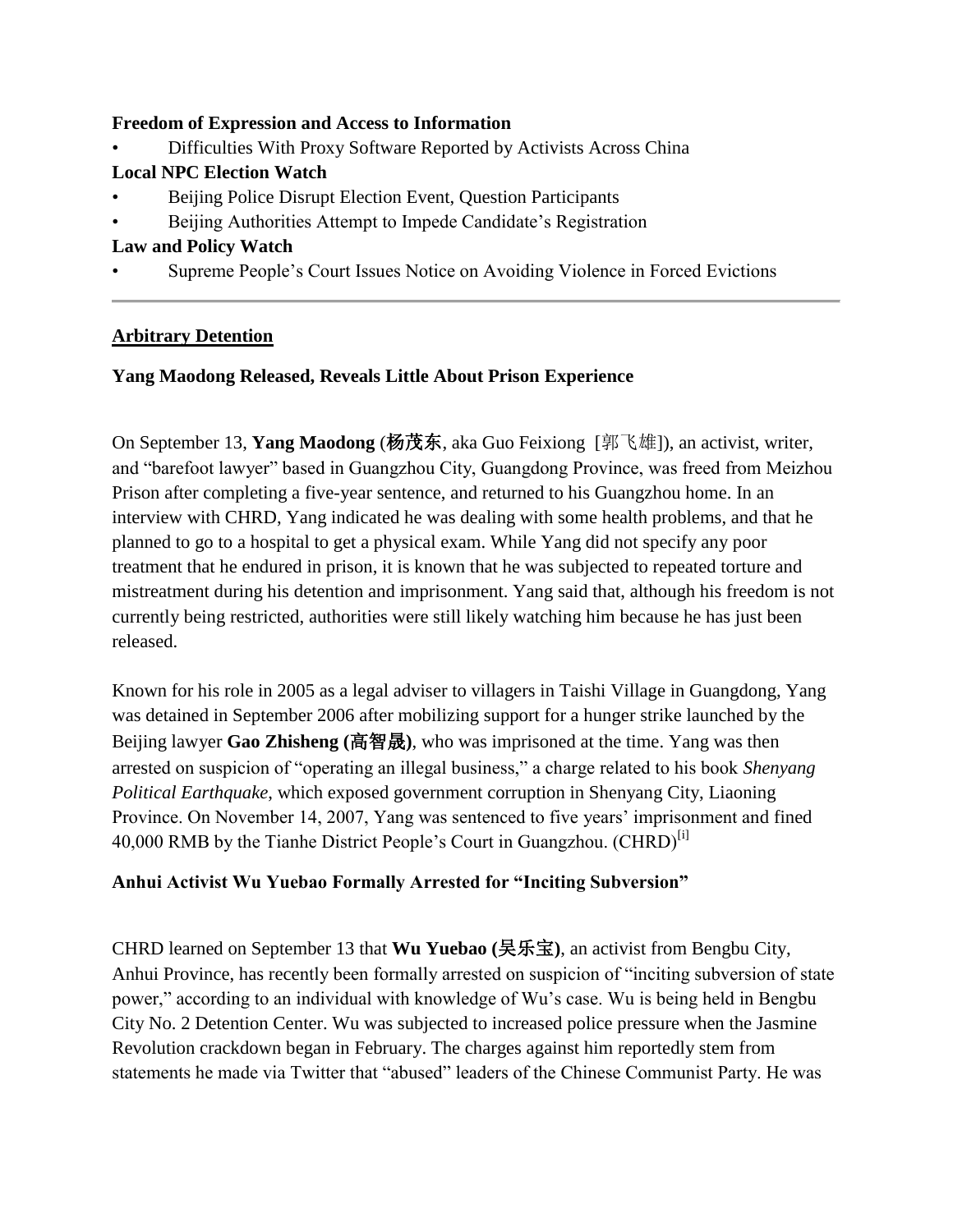initially taken into custody on July 14 and issued a 10-day administrative detention before being taken into criminal detention in late July.  $(CHRD)^{[ii]}$ 

## **Anhui Police Question Activists, Issue Administrative Detentions**

On September 14, the Bengshan District branch of the Bengbu City Public Security Bureau issued 10-day administrative detentions to two activists from Bengbu, Anhui Province—**Li Wenge (**李文革**)** and **Zhang Lin (**张林**)**—a day after police had summoned them for questioning. The previous day, Li and Zhang had gathered with other local activists to discuss the situation of Wu Yuebao (吴乐宝), who had been formally arrested. Li Wenge's detention notice alleged that, on June 19, he had "used the Internet to fabricate facts and spread rumors about the mental illness of **Qian Jin (**钱进**)**," a fellow Bengbu activist being held at a psychiatric hospital at the time. Li was also accused of "disseminating calls demanding that the government release Qian Jin, pressuring the Party and government, and intentionally disrupting public order." The detention notice for Zhang Lin, who was also fined 200 RMB, indicated he had illegally granted an interview on September 7 with Radio Free Asia and "fabricating facts that attacked the Communist Party and the socialist system."

After Li and Zhang had gone in for questioning and not returned home, Qian Jin went to the police station on September 14 to inquire about their whereabouts, and the next day he also was summoned by police. (CHRD)<sup>[iii]</sup>

# **Hunan Petitioner Sent to RTL, Family Suffers Violence, Deaths Over Land Issue**

On September 19, CHRD learned that **Liu Guangbing (**刘光兵**)**, a 61-year-old petitioner from Beita District, Shaoyang City, Hunan Province, was given a one-year Re-education through Labor (RTL) punishment for "disrupting public order" in July after petitioning in Beijing. The Beita branch of the Shaoyang Public Security Bureau took Liu into custody 10 days prior to the RTL decision. Currently being held at the Shaoyang RTL, Liu has petitioned for several years on the local and provincial levels and in Beijing, including at the U.S. Embassy, after the local government allegedly occupied by force the land on which his family"s home was to be built. His petitioning also has followed violent and tragic incidents that have befallen his family members; government-hired thugs have beaten the brothers in the family, and his sister-in-law died after disputes with the village chief. Also, Liu"s elderly mother, who passed out after she was handcuffed when trying to seek justice at the local district court, died shortly thereafter. This is the third occasion in the past two years that Liu has been sent to RTL.  $(CHRD)^{[iv]}$ 

# **Petitioners Detained in Black Jail En Route to Filing Police Report**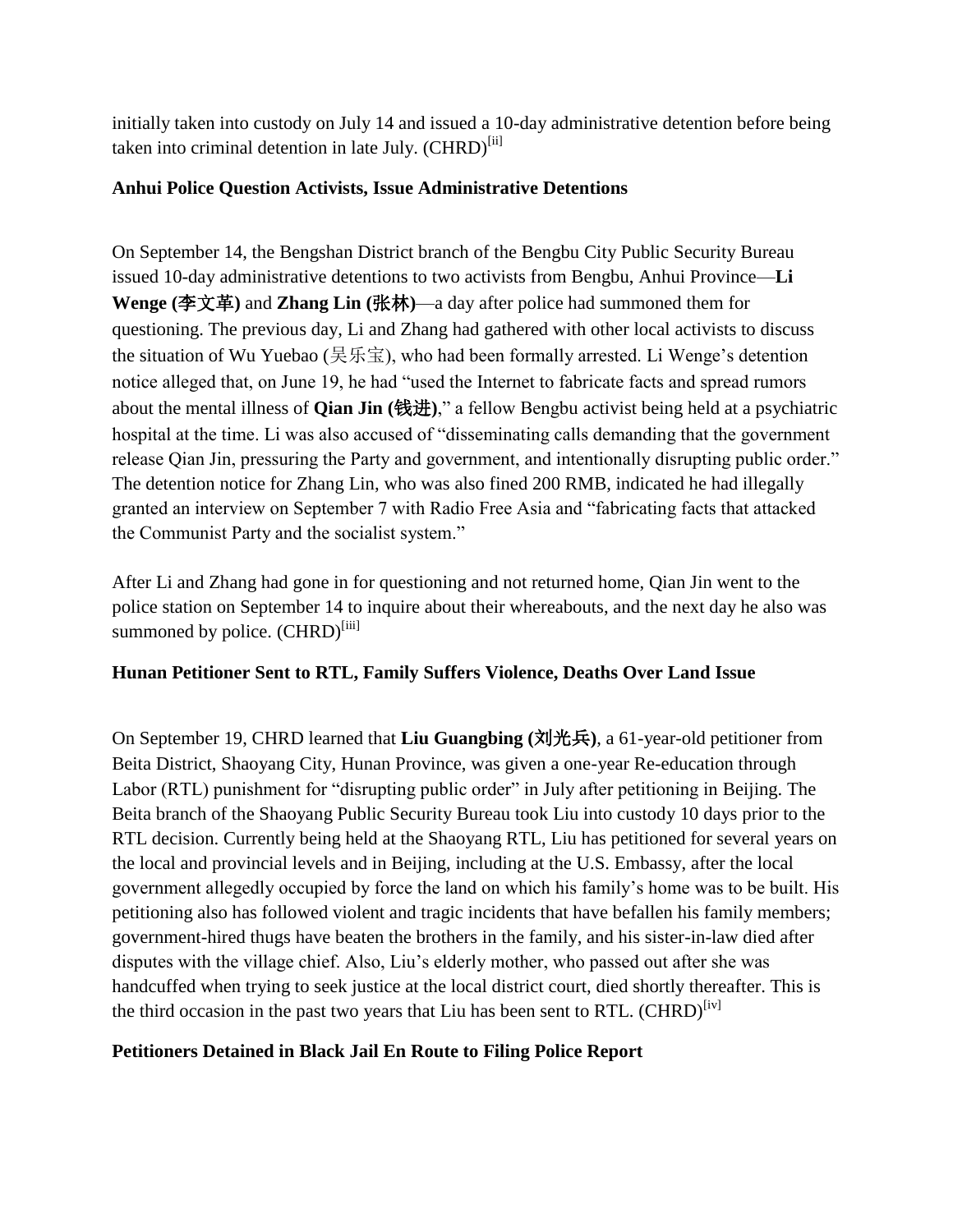On September 16, **Xu Wanying (**许万英**)** and two other petitioners from Xiangcheng District, Xiangfan City, Hubei Province went to the Beijing Public Security Bureau to report to the police about a past incident when they had been beaten and detained in Jiujingzhuang, a black jail in the capital. However, as soon as they stepped off a public bus near Tiananmen Square, they were seized by policemen on duty, and sent first to a police station and then to Jiujingzhuang. The next evening, interceptors from Xiangcheng District forcibly sent them back to Xiangfan, where Xu is currently being held in a black jail. The whereabouts of the other two petitioners are unknown. Xu has been petitioning for years on behalf of her son, whom she believes to have been murdered but whose case police have been unwilling to investigate.  $(CHRD)^{[v]}$ 

### **Chengdu Authorities Postpone Detention Hearing, Petitioners Monitored at Home**

On September 14, the Shuangliu County People"s Court in Chengdu City, Sichuan Province postponed a hearing about an administrative detention being contested by petitioner **Gan Xingyan (**干兴艳**)**. Gan was also reportedly followed when she left the court to go home, as were other petitioners supportive of her case, which is related to issues involving land requisition and an eviction and demolition. In delaying the hearing, the court stated that a judge was ill, though the real reason was likely that too many of Gan"s supporters, which numbered between 40 and 50, were intent on attending; they had refused to move after the Shuangliu government and local public security bureau dispatched more than 100 personnel to try to drag them away, and the court only then postponed the hearing.

Around the time of the annual "Two Meetings" in Beijing in March, Gan Xingyan went to the capital to petition and was given a nine-day administrative detention by the Shuangliu Public Security Bureau, which she refused to accept, instead applying for a review. In May, the Chengdu Public Security Bureau upheld the original decision, and Gan then filed suit in the Shuangliu County People"s Court in an effort to overturn the punishment. Gan and other petitioners were also detained on August 19 near Sichuan University a day before a visit to Chengdu by U.S. Vice-President Joe Biden, and then warned and subjected to abuse. (CHRD)<sup>[vi]</sup>

#### **Harassment of Activists**

#### **Shandong Authorities Assault, Expel Individuals Trying to See Chen Guangcheng**

On September 19, local authorities around Dongshigu Village near Linyi City, Shandong Province prevented several netizens and activists from visiting **Chen Guangcheng (**陈光诚**)**, who lives in Dongshigu, and assaulted and robbed two of them. Approaching Dongshigu in a rental car just past midnight, the netizen **Liu Shasha (**刘莎莎**)** and **Miao Jue (**妙觉**)** were abducted at the village entrance and fell temporarily out of contact. Others trailing behind—**Peng Yuanzhong (**彭远忠**)**, **Renzhong Daoyuan** (任重道远, a screen name), and **Ge Jianzhong (**戈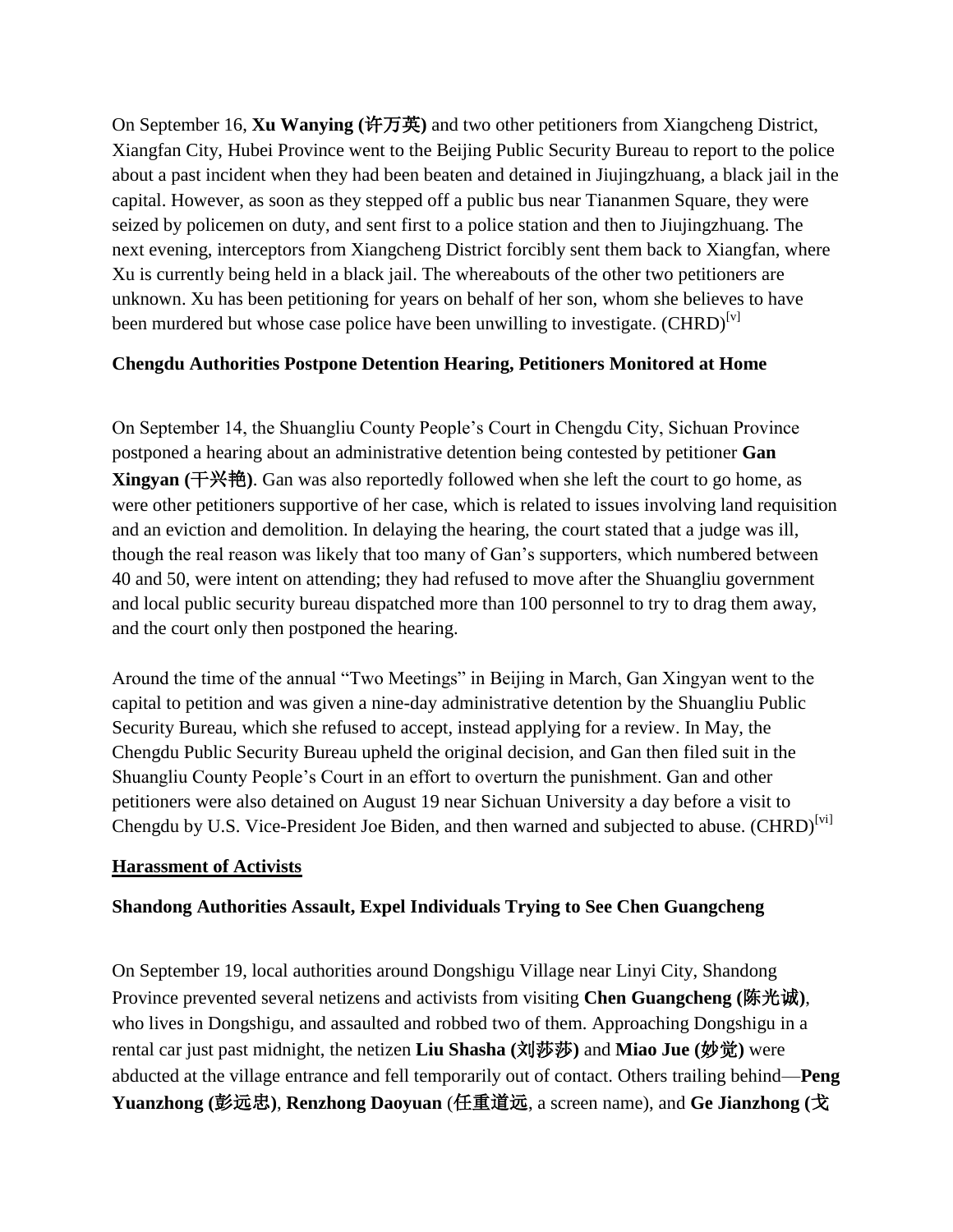建忠**)**—were intercepted between Shuanghou Town and Dongshigu and expelled from the area. Liu Shasha was hooded, threatened, robbed, roughed up, and finally left in Dayou Village, located outside Juye County, Heze City. Miao Jue, who had been taken in another vehicle, was able to contact Peng Yuanzhong, who went to assist her in Miaoshan Town in Laiwu City. Miao Jue had also been roughed up and robbed, and went to the Miaoshan Police Station to file a report about what had happened.

On September 20, rights activist **Wang Xuezhen (**王雪臻**)** and a foreign journalist went to the Shandong Provincial Party Committee Letters and Visits Office and demanded that the Yinan County Political-Legal Committee take responsibility for the abduction and beating of Liu and Miao. They also sought an explanation for the car accident and beating involving netizen **He Peirong** (何培蓉, aka "Pearl" [珍珠]), who tried to visit Chen Guangcheng in January.  $(CHRD)^{[\text{vii}]}$ 

## **Jiangxi Authorities Forbid Netizen-Activist From Going to Hong Kong**

On September 15, authorities in Pingxiang City, Jiangxi Province refused to grant a permit to local netizen and activist **Liao Mulin (**廖木林**)** to travel to Hong Kong, allegedly due to his online reporting about local officials" brutal enforcement of family planning policies. A police officer at the Pingxiang City Public Security Bureau (PSB) informed Liao that the decision had been made by the Pingxiang PSB"s leadership, though also admitting its computer system has no record of any violation of the law by Liao. Liao was later told by a national security officer of Shangli County PSB that he was not being allowed to go abroad because of "online posts that affected the government's image." (CHRD)<sup>[viii]</sup>

## **Forced Eviction and Demolition/Land Expropriation**

# **Hundreds of Villagers Continue Protests Against Land Expropriation, Three Beaten**

On September 17, about 200 villagers from Anting Town, Jiading District, Shanghai Municipality again broke through a blockade by local authorities and took the subway to the municipal center to continue protesting over land requisition and demolitions. Outside the Shanghai Municipal Party Committee Office, three villagers were beaten by uniformed policemen while one villager, **Gao Xuekun (**高雪坤**)**, was taken to a police station in Tianping Road Police Station in Xuhui District, Shanghai. This was the second time Gao, who was later released, has been taken into custody for protesting. The actions on September 17 also marked the 38th time since August 17 that Anting residents have gathered to demand the Shanghai government look into possible illegal land requisitions and property demolitions in their local villages.  $(CHRD)^{[ix]}$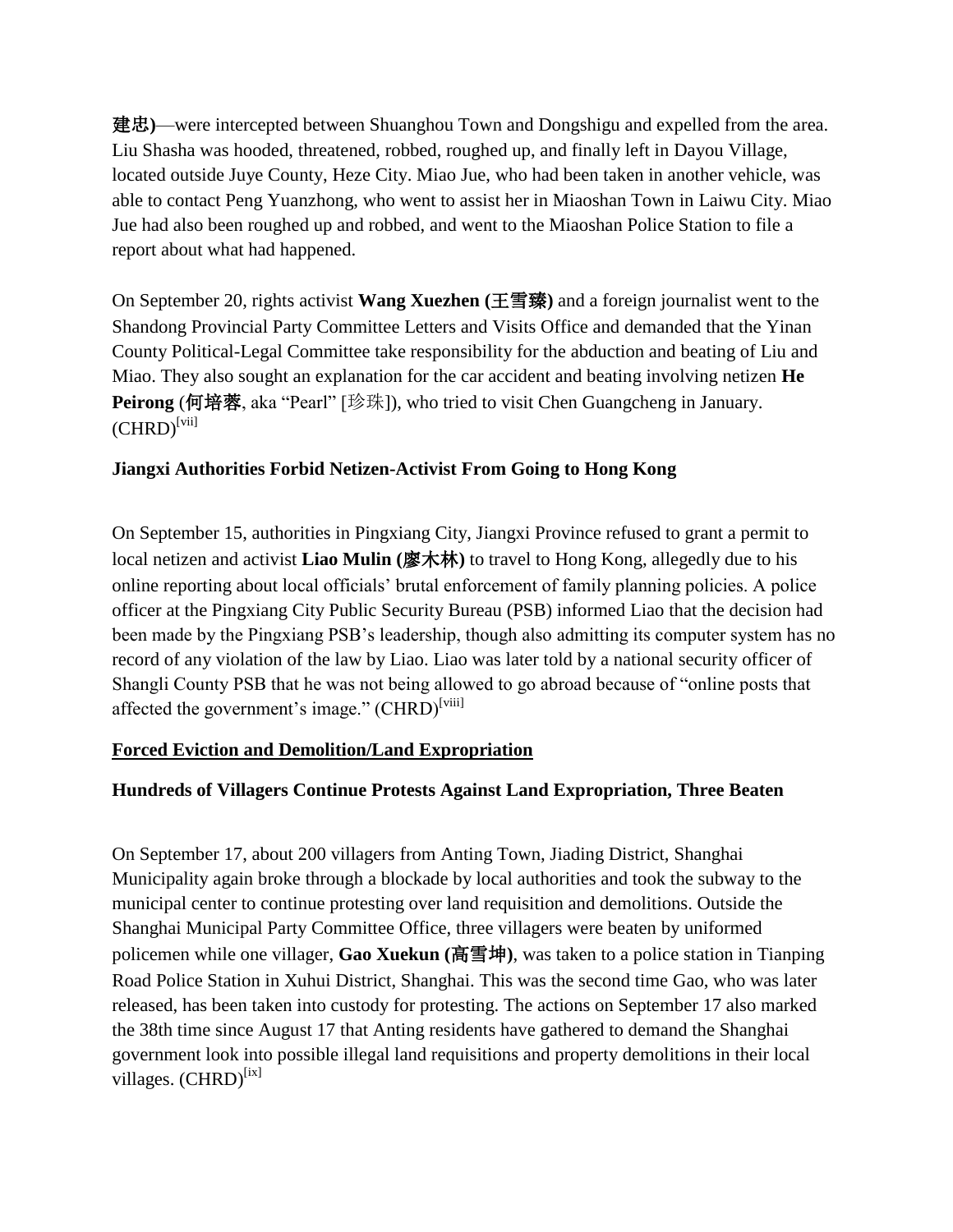### **Freedom of Expression and Access to Information**

### **Difficulties With Proxy Software Reported by Activists Across China**

Since September 14, activists across China have reported difficulties in using a number of popular proxy software applications to access websites blocked by the "Great Firewall." Activists based in Beijing, Hebei, Anhui, Fujian, Sichuan, Hubei, Jiangsu, Shandong, and Guangxi Provinces as well as Xinjiang Uyghur Autonomous Region have reported problems with proxy software applications they often use, including Freegate (自由门), DynaPass (动网 通), FreeU (逍遥游), and UltraSurf (无界网络). (CHRD)<sup>[x]</sup>

#### **Local NPC Election Watch**

### **Beijing Police Disrupt Election Event, Question Participants**

In the morning of September 16, officers from the Jingshan District Police Station in Beijing took in for questioning many individuals who were preparing for an event to support independent candidate **Zheng Wei (**郑威**)** in an upcoming People"s Congress election. At Zheng"s home were nine other election participants as well as activist **He Depu (**何德普**)**, two British journalists with *The Guardian*, and two neighbors who had come around. An individual who said he was the chief of the Jingshan District Police Station forced his way into Zheng"s home, and then called in more than 10 officers to take away those who had gathered and transport them to the station. Except for the two journalists, who were not taken in, and Zheng Wei, all the others were first held outside in a courtyard in the station and then moved to an interrogation room. Police did not make a record of the majority of individuals and let them go in the late afternoon. Zheng was also released after being detained for about 10 hours. While police did not explicitly state why the group was summoned, one officer eventually admitted the individuals were brought in to disrupt the election event.  $(CHRD)^{[xi]}$ 

#### **Beijing Authorities Attempt to Impede Candidate's Registration**

On September 16, a neighborhood committee secretary in Beijing informed **Xu Chunliu (**徐春 柳**)**, an online journalist and People"s Congress candidate from Dongcheng District, that he cannot register his candidacy in his residential neighborhood, but can instead do so through his work unit. Referencing a "local People"s Congress document," the official said that if an individual works outside the neighborhood where they live, as Xu does, they cannot register in their neighborhood, since such a person is not a "pure resident" (纯居民). However, this information contradicts the Rules for Implementing the Election Law of Beijing People"s Congress, which allow candidates to register according to either their place of residence or work.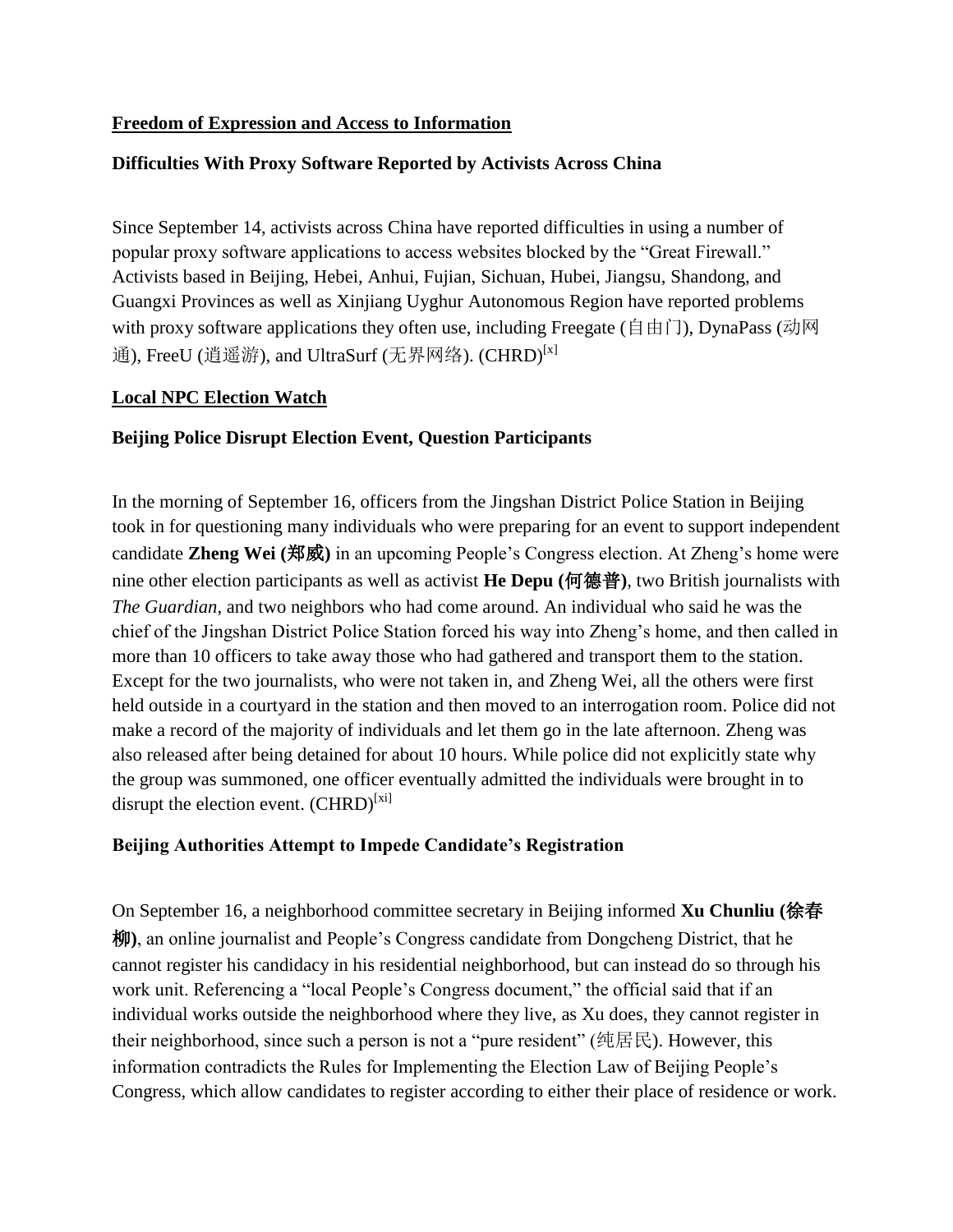The secretary indicated Xu has two options if he still wishes to remain registered in his neighborhood: quit his job and become unemployed at home, or convince his work unit, which has several thousand employees, to not participate in the election. Xu realizes his candidacy may be jeopardized since there is not much time before the election in October to either wage an appeal about the situation or to change his place of registration, which would also mean finding new recommenders.  $(CHRD)^{[xii]}$ 

## **Law and Policy Watch**

## **Supreme People's Court Issues Notice on Avoiding Violence in Forced Evictions**

The Supreme People's Court has announced an urgent notice that calls for measures to help prevent negative incidents, including violent episodes, that can accompany land expropriations and forced evictions and demolitions. According to a Xinhua [article,](http://news.xinhuanet.com/legal/2011-09/11/c_122019994.htm) the notice demands greater care be taken in executing activities related to these land and property issues, and that extreme behavior—like threats of suicide by affected parties—should be grounds to cease activities in order to preserve safety and prevent harmful consequences.<sup>[xiii]</sup>

The forced evictions of individuals from their homes and the violence that accompanies them have not abated since early this year, when the Regulations for Expropriation and Compensation of Residential Buildings on State-owned Land, touted as an improved version of previous administrative guidelines on evictions, was issued. An "urgent notice" by the SPC is therefore highly unlikely to reduce the violence in these incidents, both on the part of the evictors and the evictees. As pointed out in a [recent report](http://chrdnet.org/2010/02/08/thrown-out-human-rights-abuses-in-chinas-breakneck-real-estate-development/#_edn1) by CHRD, piecemeal changes to administrative regulations would do little to solve problems stemming from forced evictions. A comprehensive investigation is urgently needed into existing Chinese laws and regulations on the expropriation of land and evictions and demolition of homes to bring the regulatory regime up to standards elaborated by the UN Committee on Economic, Social and Cultural Rights based on the International Covenant on Economic, Social and Cultural Rights (ICESCR).

## *Editors of this issue: Victor Clemens and Songlian Wang*

Follow us on Twitter: [@CHRDnet](http://twitter.com/#%21/CHRDnet)

Join us on Facebook: [CHRDnet](http://www.facebook.com/pages/CHRDnet/222910954409129?ref=ts) (NEW!)

[News updates from CHRD](http://www.chrdnet.org/)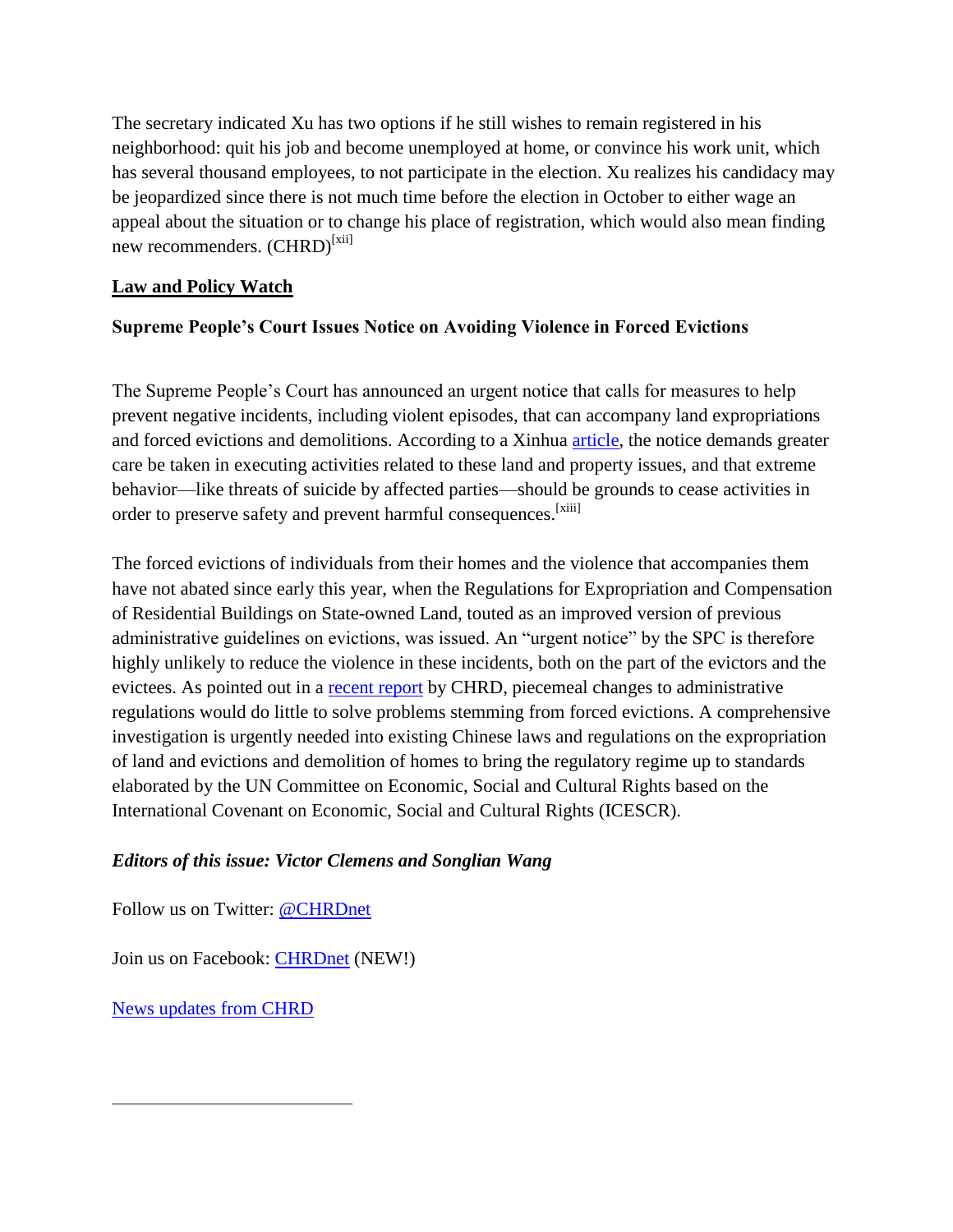<sup>[i]</sup> "Rights Defender Guo Feixiong Out of Prison to Recuperate Temporarily in Guangzhou Home" (维 权人士郭飞雄出狱暂在广州家中 静养), September 13, 2011,

[http://wqw2010.blogspot.com/2011/09/blog-post\\_9998.html;](http://wqw2010.blogspot.com/2011/09/blog-post_9998.html) "Activist Yang Maodong Sentenced to Five Years in Prison," November 17, 2007, [http://chrdnet.org/2007/11/14/activist](http://chrdnet.org/2007/11/14/activist-yang-maodong-sentenced-to-five-years-in-prison/)[yang-maodong-sentenced-to-five-years-in-prison/](http://chrdnet.org/2007/11/14/activist-yang-maodong-sentenced-to-five-years-in-prison/)

[ii] "Bengbu Rights Defender Wu Yuebao Formally Arrested by Authorities on Suspicion of 'Inciting Subversion of State Power"" (蚌埠维权人士吴乐宝 被当局以"涉嫌颠覆国家政权罪" 正式逮捕), September 12, 2011, [http://wqw2010.blogspot.com/2011/09/blog-post\\_5484.html;](http://wqw2010.blogspot.com/2011/09/blog-post_5484.html) "Anhui Dissident Wu Yuebao Suspected of "Inciting Subversion of State Power,"" (安徽异议人 士吴乐宝 被控涉嫌"煽动颠覆国家政权"), August 15, 2011, [http://wqw2010.blogspot.com/2011/08/blog-post\\_888.html;](http://wqw2010.blogspot.com/2011/08/blog-post_888.html) "Bengbu, Anhui Dissident Wu Yuebao Criminally Detained, Several Rights Defenders Warned by Police," (安徽蚌埠异议人士 吴 乐宝被刑拘, 多名维权人士被警 告), July 24, 2011, [http://wqw2010.blogspot.com/2011/07/blog-post\\_8787.html?spref=tw;](http://wqw2010.blogspot.com/2011/07/blog-post_8787.html?spref=tw) "Wu Yuebao Not Released When Detention Period Ends; Li Wenge Taken Away, Has Home Searched," (吴乐宝 到期未放, 李 文革被带走抄家), July 24, 2011, [http://wqw2010.blogspot.com/2011/07/blog](http://wqw2010.blogspot.com/2011/07/blog-post_24.html)[post\\_24.html;](http://wqw2010.blogspot.com/2011/07/blog-post_24.html) "Urgent Alert: Bengbu Democracy Rights Activist Wu Yuebao Has Home Searched, Is Detained," (紧急关注:蚌埠民主 维权人士吴乐宝被抄家拘留), June 18, 2011, [http://wqw2010.blogspot.com/2011/07/blog-post\\_6893.html](http://wqw2010.blogspot.com/2011/07/blog-post_6893.html)

[iii] "Alert: Police Summon Bengbu Rights Defender Qian Jin for Questioning" (快讯: 安徽蚌 埠维权 人士钱进被警方传唤), September 15, 2011,

[http://wqw2010.blogspot.com/2011/09/blog-post\\_15.html;](http://wqw2010.blogspot.com/2011/09/blog-post_15.html) "Administrative Detention Punishment Decisions for Bengbu Human Rights Defenders Li Wenge and Zhang Lin" (蚌 埠民 主维权人士李文革、张林行 政处罚决定书), September 14, 2011, [http://wqw2010.blogspot.com/2011/09/blog-post\\_9965.html;](http://wqw2010.blogspot.com/2011/09/blog-post_9965.html) "Alert: Rights Defenders Li Wenge, Zhang Lin Summoned for Questioning" (快 讯: 蚌埠维权人士李文革、张林 被传唤), September 14, 2011, [http://wqw2010.blogspot.com/2011/09/blog-post\\_9734.html](http://wqw2010.blogspot.com/2011/09/blog-post_9734.html)

[iv] "Liu Guangbing of Shaoyang, Hunan Again Sent to RTL for Petitioning" (湖南 邵阳市刘光 兵因上访被再次劳教), September 19, 2011, [http://wqw2010.blogspot.com/2011/09/blog](http://wqw2010.blogspot.com/2011/09/blog-post_5567.html)[post\\_5567.html](http://wqw2010.blogspot.com/2011/09/blog-post_5567.html)

[v] "Elderly Hubei Petitioner Xu Wanying Detained in Black Jail Again" (湖北访民许万英老人 又被关黑监狱), September 17, 2011, [http://wqw2010.blogspot.com/2011/09/blog-](http://wqw2010.blogspot.com/2011/09/blog-post_8407.html)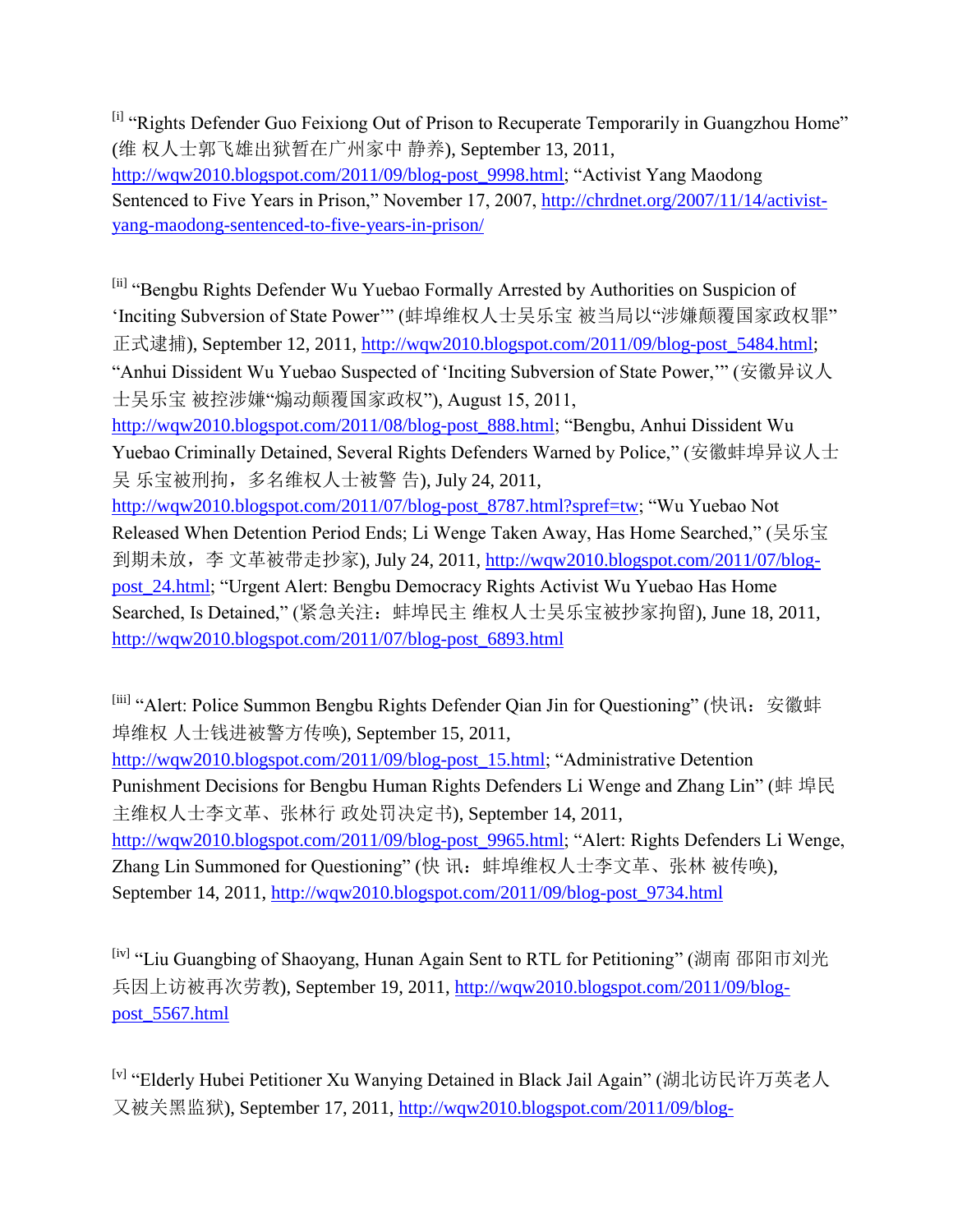### post\_8407.html

[vi] "Gan Xingyan, of Shuangliu, Chengdu, Has Administrative Suit Delayed, Some Supportive Petitioners Face Controls on Their Freedom" (成 都双流干兴艳行政诉讼延期, 部 分围观访 民被控制), September 14, 2011, [http://wqw2010.blogspot.com/2011/09/blog-post\\_1297.html](http://wqw2010.blogspot.com/2011/09/blog-post_1297.html)

[vii] "Wang Xuezhen Petitions Shandong Provincial Party Committee Letters and Visits Office for Kidnapping, Beating of Liu Shasha and Miao Jue" (王雪臻女士为刘 沙沙、妙觉遭受绑架殴 打上访山东省 省委信访办), September 19, 2011, [http://wqw2010.blogspot.com/2011/09/blog](http://wqw2010.blogspot.com/2011/09/blog-post_9409.html)[post\\_9409.html;](http://wqw2010.blogspot.com/2011/09/blog-post_9409.html) "Liu Shasha, Miao Jue Again Face Violent Attack When Visiting Chen Guangcheng in a "Night Raid" on Dongshigu Village" (刘莎莎、妙觉夜 闯东师古村再访陈光 诚遭暴力袭击), September 18, 2011, [http://wqw2010.blogspot.com/2011/09/blog](http://wqw2010.blogspot.com/2011/09/blog-post_4221.html)[post\\_4221.html](http://wqw2010.blogspot.com/2011/09/blog-post_4221.html)

[viii] "Liao Mulin, from Pingxiang, Jiangxi, Prevented From Going to Hong Kong Due to Online Posts" (江西萍乡廖木林因上网发贴被禁止去香港), September 15, 2011, [http://wqw2010.blogspot.com/2011/09/blog-post\\_1303.html](http://wqw2010.blogspot.com/2011/09/blog-post_1303.html)

[ix] "Anting Villagers Protested at the City Government for the 38th Time, Three Villagers Beaten" (上海安亭镇村民第 38 次市府抗议,三村民被殴打), September 18, 2011, <http://wqw2010.blogspot.com/2011/09/38.html>

[x] "Large Scale Internet Blockade Appeared in China" (中国大陆出现大面积网络封锁), September 16, 2011, [http://wqw2010.blogspot.com/2011/09/blog-post\\_2061.html](http://wqw2010.blogspot.com/2011/09/blog-post_2061.html)

[xi] "Beijing Police Begin to Suppress Candidates for People's Congress Elections" (北京警方对 北京市公民参选人开始打压), September 16, 2011, [http://wqw2010.blogspot.com/2011/09/blog-post\\_4176.html;](http://wqw2010.blogspot.com/2011/09/blog-post_4176.html) "Part III: Beijing Citizen Candidate News [Extra Edition]" (北京市公民参选人参选新闻《号外》之三), September 16, 2011, [http://rightscampaign.blogspot.com/2011/09/blog-post\\_8341.html](http://rightscampaign.blogspot.com/2011/09/blog-post_8341.html)

<sup>[xii]</sup> "Beijing People's Congress Candidate Xu Chunliu Unable to Register Candidacy" (北京人 大代表参选者徐春柳无法做选民登记), September 15, 2011,